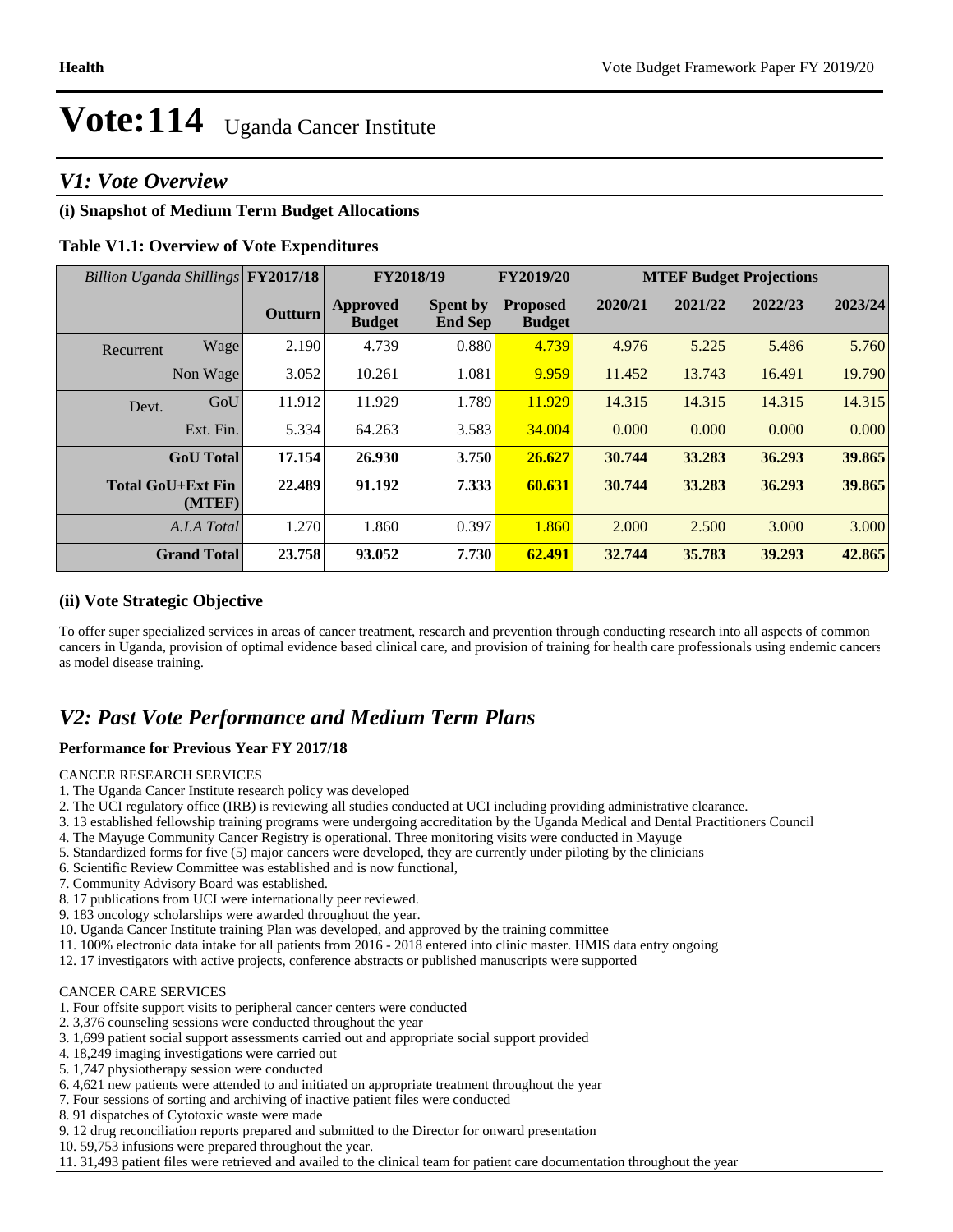- 12. 339,262 laboratory investigations were dispatched
- 13. 4,621 new patient files were opened
- 14. 53,430 out-patient days of comprehensive cancer clinical care were provided throughout the year
- 15. 1,687 specialized procedures were carried out
- 16. 219 major and 608 minor surgical and gynecological operations carried out
- 17. 78,280 prescriptions were dispensed throughout the year
- 18. 145 prostheses were fitted 4 surgical camp was conducted were conducted throughout the year
- 19. 50,256 in-patient days of clinical care were provided throughout the year

### CANCER OUTREACH SERVICES

1. 35 short distance outreaches conducted throughout the year. 3668 clients were screened;

2. 18 long distance outreaches were conducted throughout the year. Number examined during long distance outreaches: 6770 clients; Males = 1906 and Females  $= 4864$ 

3. 34 TV talk shows and 20 radio talk shows on cancer risk factors, early detection and access to treatment shows were conducted throughout the year

4. 257 static cancer awareness and screening clinics days conducted at UCI throughout the year;

- 5. 6612, clients screened; Males =  $1079$ , and Females =  $5515$
- 6. 2000 copies of Referral Guidelines for suspected cancers were produced, launched and distributed to health workers in 50 districts.

7. 1,500 copies of National Guidelines for cancer health education and risk reduction for health educators were produced, launched and distributed to health workers in 50 districts.

8. The draft Uganda National guidelines for Cancer survivorship was developed

9. 118 District health teams were oriented on the national cancer health education and risk reduction, cancer screening and early detection and cancer referral guidelines

10. 3500 Fliers/Leaflets/Brochures were produced and distributed to the public (eg Martyrs' day namugongo)

11. 20 Newspaper supplements/articles were published.

### RADIOTHERAPY

1. TLDs were read once in the year

- 2. 185 radiation therapy education sessions provided to patients throughout the year.
- 3. 1,408 in-care patients reviewed throughout the year
- 4. 4,371 patients who completed treatment were followed up throughout the year
- 5. Radiation leakage monitoring around the bunker was conducted once in the year
- 6. No immobilization or compensators were constructed. The devices that came along with the new machine were still in use.
- 7. No treatment sessions were conducted on the LINAC Machine.
- 8. 27,091 treatment sessions were conducted on cobalt 60 machine
- 9. 286 brachytherapy insertions were conducted.
- 10. 510 patients treated using CT-Simulator
- 11. 1,420 new patients were attended to in the year.
- 12. One maintenance on HDR machine was done.

13. Servicing on the High Dose rate Brachytherapy machine was done. One machine was out of order.

#### UCI PROJECT

1. The construction of the radiotherapy bunkers was at 97% of the civil works, left with electrical installations, and the false wall.

2. The basement store was repaired and is now ready to house medical supplies

3. Structural designs and the artistic impressions for the service support building were developed Construction of support areas for the radiotherapy bunkers was initiated and construction was at 35% of civil works

4. UCI water meters were separated from Mulago hospital meters. Water pipes for UCI were laid and the OPD water tank was stationed. Water pipeline channeling, streamlining and plumbing for UCI carried was out.

5. OPD ward was rehabilitated and remodeled. It can now accommodate more clinical rooms

#### ADB SUPPORT TO UCI

1. Recruited staff and support staff for the project i.e. Project Administrative Assistant and two Drivers.

2. Procured two vehicles (a station wagon and a high Roof Van) procured equipment for Arua and Mayuge centers.

- 3. Contract for procurement of a Linear Accelerator (LINAC) was signed on 20/03/2018
- 4. The Tender for MRI was advertised on 25/01/2018, bids were received on 04/05/2018.

5. Terms of Reference for the training needs assessment and a revised proposal from Makerere University College of Health Sciences were developed.

- 6. Recruited the medical and gynecology fellowship program directors in February, assumed duty on 1st May 2018.
- 7. Launched a medical oncology fellowship program on 4th May 2018 with an initial intake of four fellows.
- 8. Admitted six fellows to the Pediatric Hematology and Oncology Fellowship Program. (Three Ugandans and three other East Africa nationals)
- 9. Received requests for proposals for the Monitoring and Evaluation consultancy, awaiting Solicitor General's clearance of the contract.
- 10. Final designs for the multipurpose building were submitted to AfDB for approval of the tendering process

11. An agreement to relocate occupants of the multipurpose construction site was reached with Mulago National Referral Hospital, land is now available for construction to begin

12. A comprehensive design review of the multipurpose building was done to reduce the estimated cost from USD 19.3 million to USD 15 million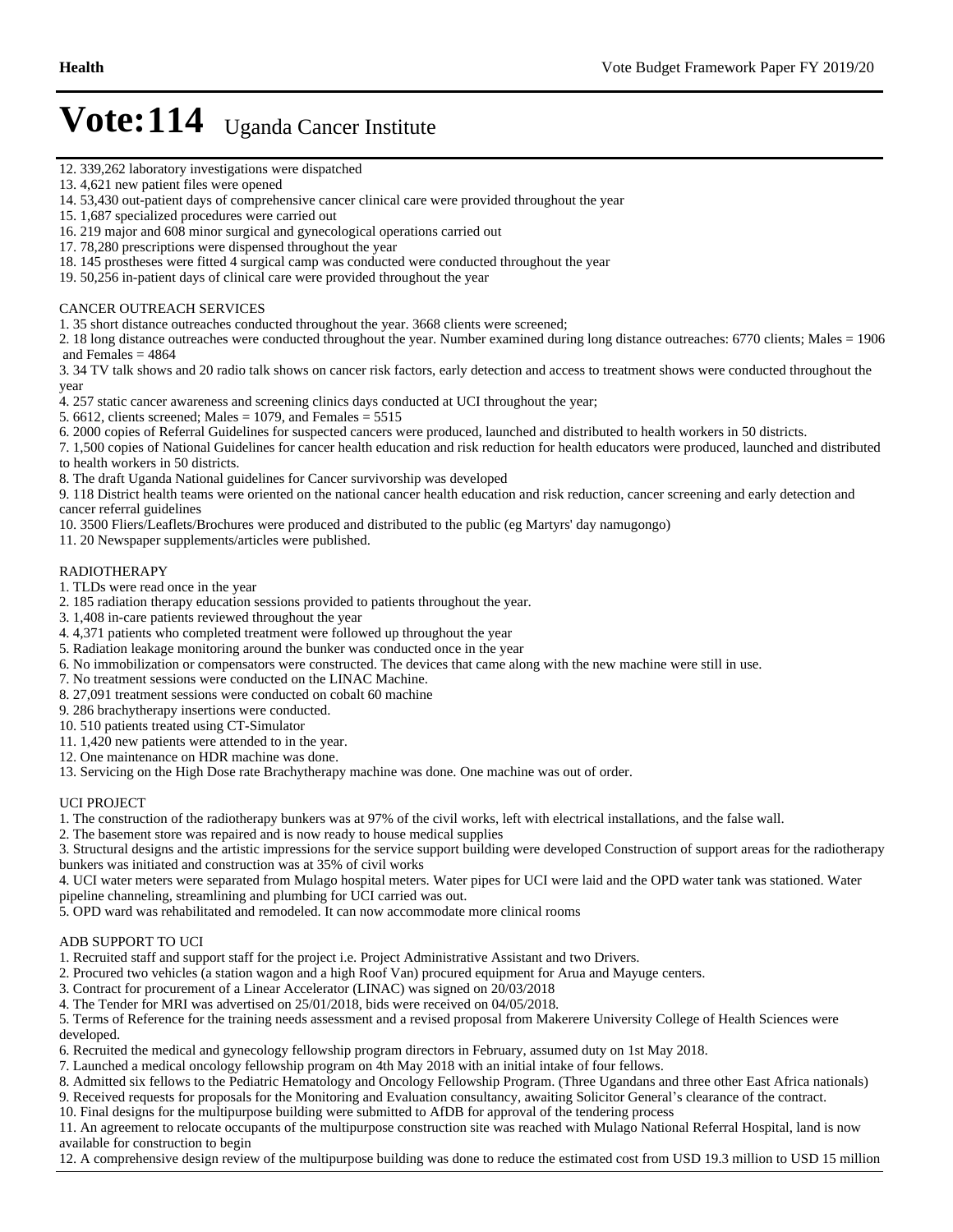was approved by the bank.

#### INSTITUTIONAL SUPPORT TO UCI

- 1. 6 Desktops and 4 laptops were procured.
- 2. Vocal Communication system was installed
- 3. Clinic master was rolled out to link to all applicable instruments & departments for quick service delivery
- 4. The 40.ft Container, 4 box trolleys, 2 ladders and 30 padlocks were procured.
- 5. 16 wooden pallets were procured after a market re-assessment. Fleet requirements (tires and batteries were purchased.
- 6. The contracts for procurement of a micro-Laryngoscopy, blood bank refrigerator and centrifuge were awarded to the suppliers, awaiting delivery.
- 7. Ward file trolleys and file trolleys were delivered.
- 8. The autoclave was procured and delivered.

9. There were no funds to procure two colposcopies, two LEEP machines, cyrotherapy equipment (2), and Cold coagulators after conducting a market reassessment.

10. The brachytherapy applicators were not procured due to insufficient funds (a brachytherapy applicator costs USD 153,561.42).

#### **Performance as of BFP FY 2018/19 (Performance as of BFP)**

#### CANCER RESEARCH SERVICES

- 1. 15 research proposals were reviewed by UCI REC
- 2. 3 REC meetings were held and 1 monitoring review was carried out
- 3. 1 review meetings were held and 1 CAB meeting was held.
- 4. Two (2) support visit to Mayuge were conducted
- 5. Cancer registry related training workshops were not held due to inadequate funding
- 6. Data for publication on Cancer trends is still being cleaned
- 7. Two (2) UCI initiated research projects supported
- 8. 3 UCI initiated research projects were supported under the ADB support to UCI
- 9. 3 UCI research projects were initiated and funded

#### CANCER CARE SERVICES

- 1. 124,770 assorted lab investigations conducted at UCI
- 2. 1,177 Ultra sound scans were performed at UCI
- 3. 241 histo-pathology examinations were carried out.
- 4. 252 cytology examinations and 3350 assorted research investigations were carried out
- 5. 3,207 inpatient days and 4,632 outpatient days of clinical care were provided at the satellite clinics.
- 6. 186 new patients cases received and attended to at satellite clinics
- 7. 9565 in-patient days and 13,658 outpatient days of comprehensive oncology clinical care were provided at UCI
- 8. 235 minor and 73 major surgical procedures were carried out
- 9. 22 gynae operations were performed at UCI
- 10. 1,267 new patient were received and attended to at UCI
- 11. 97 Lumbar Punctures were carried out at UCI
- 12. 236 Bone marrow procedures were performed at UCI
- 13. 373 patient days of psycho-social assessment and support provided
- 14. 13,356 prescriptions were dispensed to patients
- 15. 26,352 meals were prepared and served for general inpatients at UCI
- 16. 79 Ultra sound interventions were performed
- 17. 767 CT scans were conducted at UCI
- 18. 2,044 X-rays investigations
- 19. 56 diagnostic mammography procedures
- 20. 799 mammography screening investigations were performed

#### CANCER OUTREACH SERVICES

1. 4 long distance outreaches conducted during which 16,899 people (M=4153, F=12746) educated and 1593 people screened (M=252, F=1341)

2. 13 short distance outreaches conducted during which 21,572 people (M=9,199, F=11,373) educated and 2,823 people screened (M=403,

 $F=2.687$ 

- 3. 3 TVs (BBS Terefayina, Baaba TV, and Kodheyo TV) and 6 Radio talk shows (Baaba fm, NBS fm, CBS) conducted.
- 4. 3 Newspaper supplements/articles and interviews published.
- 5. 10,482 copies of IEC materials produced and distributed
- 6. 3 TVs (BBS Terefayina, Baaba TV, and Kodheyo TV) and 6 Radio talk shows conducted.
- 7. 3 Newspaper supplements/articles and interviews published.
- 8. 10,482 copies of IEC materials produced and distributed
- 9. 2 Talks delivered on wellness & life after cancer treatment.
- 10. 3 Cancer patients follow-up outreaches conducted (Lira, Jinja & Rwampara-Mbarara)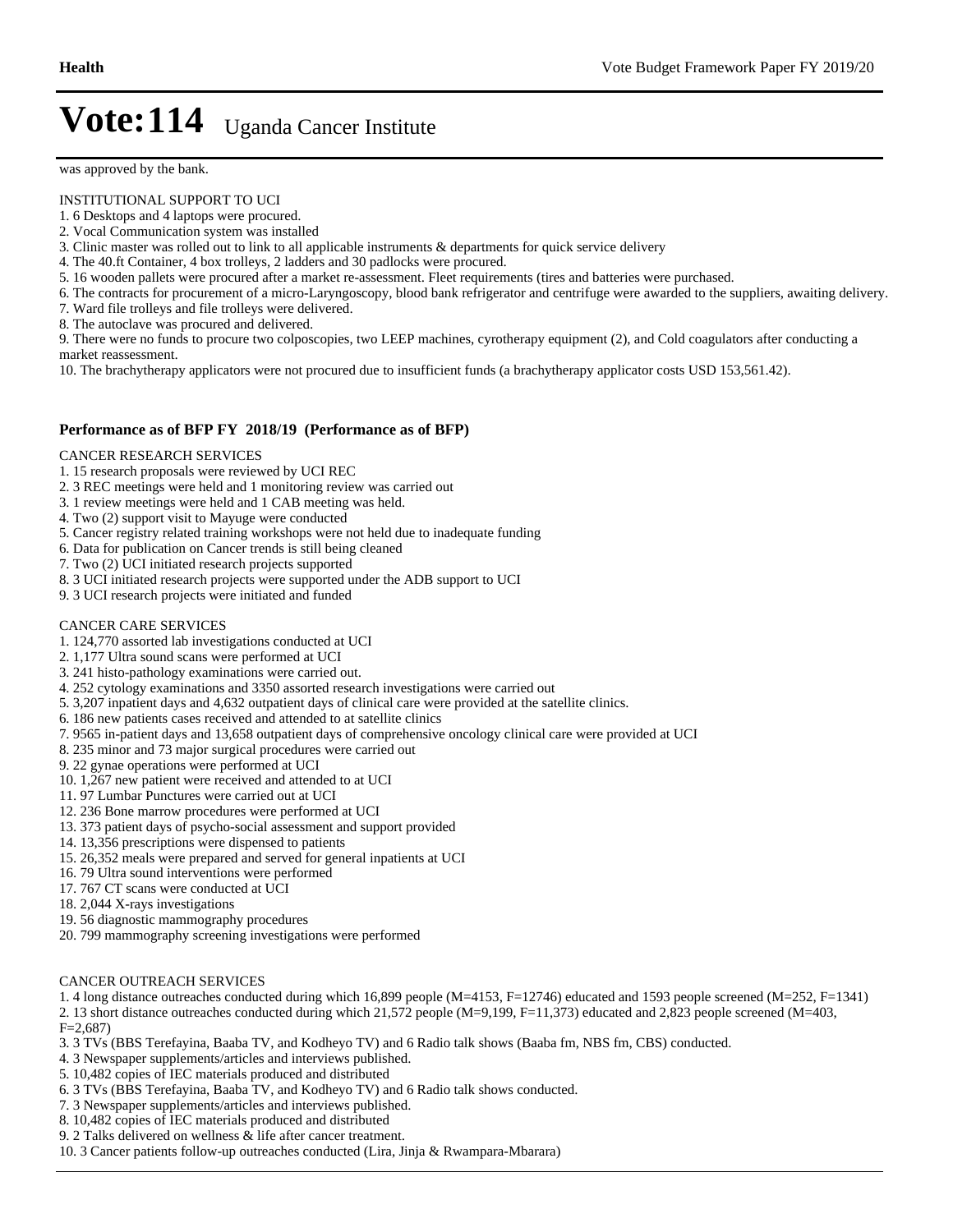- 11. 2500 copies of Guidelines for Cancer survivor-ship were produced
- 12. 390 copies ( 10 copies per district & 20 per RRH) cancer early detection & referral guidelines for suspected cancer produced and distributed in 31 districts and four RRHs districts in western Uganda
- 13. 31 support & follow-up visits were conducted in 31 districts of western Uganda.
- 14. 237 copies (7 copies per district and 5 perRegional Referral Hospitals (RRH)) of cancer information, health education and communication guides produced and distributed in 31districts & 4RRHs in western Uganda

### RADIOTHERAPY

- 1. 400 brachytherapy insertions were conducted.
- 2. 456 new patients were attended to.
- 3. 9,824 treatment sessions were conducted on the Cobalt-60 machine
- 4. 307 patients were planned for radiation therapy using CT-Simulator, Conventional simulator and computer planning
- 5. Radiation leakage monitoring was conducted once in the quarter
- 6. Radiotherapy equipment maintenance and service was done once during the quarter
- 7. 64 radiation therapy education sessions provided to patients.
- 8. 1,333 patients who completed treatment followed up.
- 9. 572 on-treatment patients were reviewed

#### UCI PROJECT

1. Interim certificate for the auxiliary building was paid. Casting of the suspended slab for the auxiliary building was done. Construction is currently at 55% of the civil works

- 2. Interim certificate for the bunkers wasn't paid due to inadequate release of funds.
- 3. Construction is currently at the general finishing stage Bills of quantities for fencing the land in Mbarara and specifications were developed.

#### ADB SUPPORT TO UCI

1. The procurement for consultancy for project monitoring and impact evaluation is under implementation. The contract was signed 30th July 2018. The inception report was received and a baseline survey is currently being reconstructed.

- 2. The Training Needs Assessment and Continuous Medical Education is under implementation by MakCHS.
- 3. The UCI is in the final stages of developing specifications for laboratory equipment and telemedicine. Tendering is expected by October 2018.
- 4. The procurement of Station Wagon and High Roof Van was concluded. Payment from the Bank was effected, however Ms TOYOTA is unable to deliver till Taxes are settled.

5. To date, 20 students have completed long-term training These include; 4 MMEDs (Radiology, surgery, internal medicine and paediatrics), 6 fellows (5 paediatric oncology, 1 interventional radiology), 2 MPH, 4 Nursing, 2 medical imaging and 6 with other courses. One medical Oncology fellow due to complete training from India in September 2018

#### INSTITUTIONAL SUPPORT TO UCI

- 1. The contract for procurement of the desktop computers was awarded to the supplier, awaiting delivery.
- 2. Process for servicing and maintenance of computers was initiated
- 3. Procurement of barcode reader, pulsoximeters, infusion pump, sevoflurane evaporisers, and anesthetic machine is at evaluation stage
- 4. Service and maintenance of specialized medical equipment and machines at UCI was initiated

# **FY 2019/20 Planned Outputs**

#### CANCER RESEARCH SERVICES

- 1. 48 research proposals reviewed by UCI Research Ethic Committee
- 2. 12 REC meetings held
- 3. 4 monitoring reviews carried out
- 4. 4 review meetings held and facilitated
- 5. 4 CAB meetings facilitated and held
- 6. Four training meetings on human subject research ethics held
- 7. Eight (8) UCI initiated research projects supported
- 8. 8 UCI staff supported to present research findings at local and international fora
- 9. 4 clinical trials initiated at the UCI
- 10. EIGHT (8) Support visits to Mayuge Community cancer center conducted
- 11. Eight (8) cancer registry related training workshops held and reports developed
- 12. One publication on cancer trends in Uganda
- 13. 40 patients with breast cancer were enrolled in clinical trials under the GSK research scheme

#### CANCER CARE SERVICES

- 1. 1,000 histo-pathology examinations carried out
- 2. 1,500 cytology examinations carried out
- 3. 1,000 minor surgical procedures carried out at Uganda Cancer Institute
- 4. 156 major surgical procedures carried out at Uganda Cancer Institute
- 5. 100 Gynae Operations performed at UCI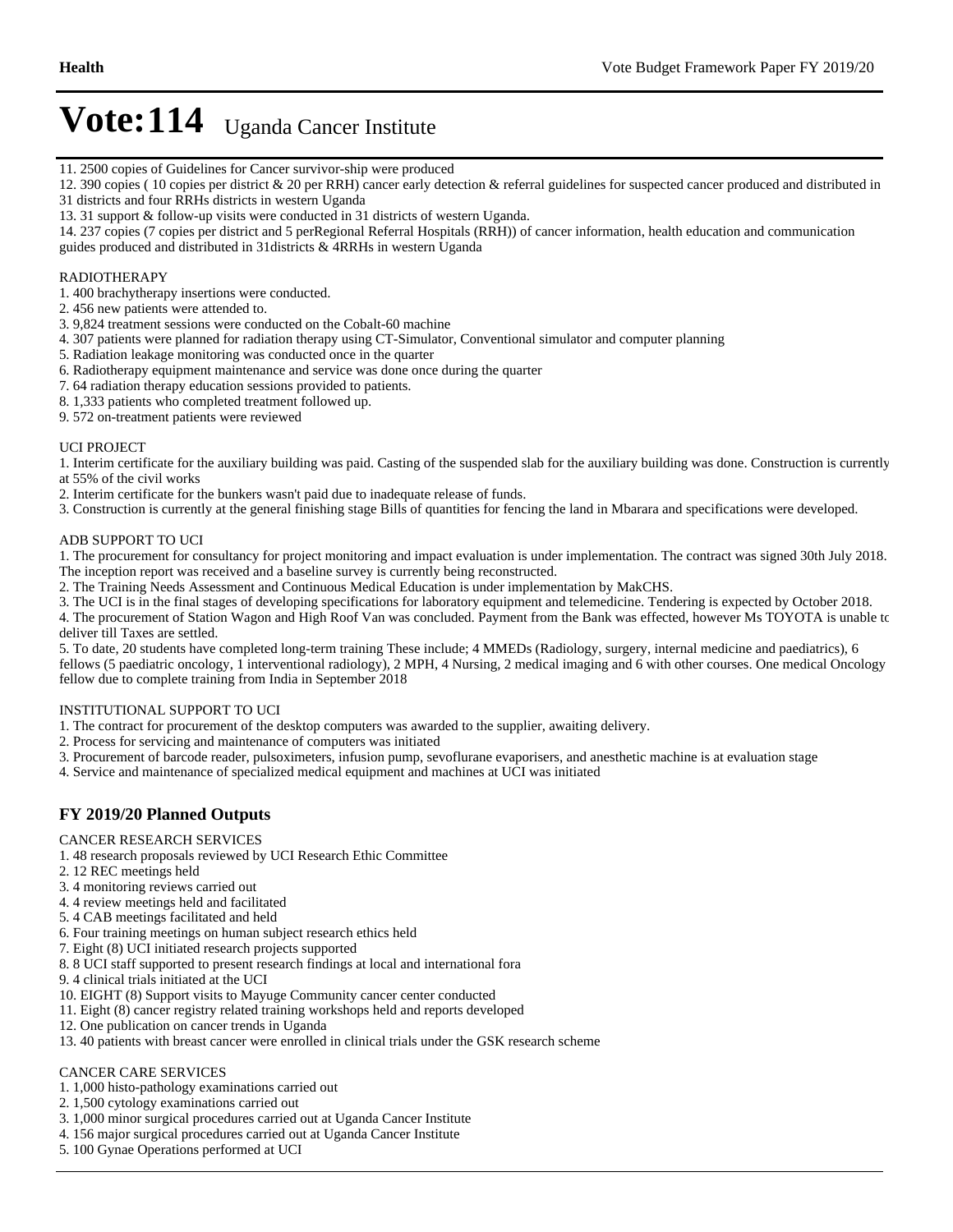- 6. 1,000 patient days of psychosocial assessment and support provided
- 7. 40,000 Chemotherapy for infusion reconstituted in Uganda Cancer Institute's pharmacy
- 8. 3,000 patient days of physiotherapy services provided at Uganda Cancer Institute
- 9. 10,000 in-patient days and 15,000 outpatient days of comprehensive oncology clinical care provided at satellite clinics
- 10. 500 new patient cases received and attended to at satellite clinics.
- 11. 5,280 X-ray investigations performed at UCI
- 12. 5,280 X-ray reports written
- 13. 150,000 assorted clinical laboratory investigations (CBCs, Chemistries, Blood transfusions, Platelet transfusions, HIV tests, Urine Analyses, Stool Analyses, Bone marrow Processing, Peripheral films, B/S for malaria and Cytology) conducted in Uganda Cancer Institute
- 14. 4,000 Ultra sound scans performed at Uganda Cancer Institute 15. 40,000 in-patient days and 48,000 outpatient days of comprehensive oncology clinical care provided at Uganda Cancer Institute.
- 16. 3,000 CT scans conducted at Uganda Cancer Institute.
- 17. 200 CT interventions performed at UCI
- 18. 96 Tumor boards attended at UCI
- 19. 5,000 new patient cases received and attended to at Uganda Cancer Institute.
- 20. 500 Lumbar Punctures carried out at UCI.
- 21. 400 Bone marrow Procedures performed at UCI
- 22. 40,000 prescriptions dispensed to patients at UCI
- 23. 60,000 meals prepared and served for general inpatients at Uganda Cancer Institute

#### CANCER OUTREACH SERVICES

1. 4 Talks delivered on wellness & life after cancer treatment to cancer survivorship groups and individuals who survived cancer

- 2. 4 Cancer patients' follow-up outreaches conducted.
- 3. 40 Supporting visits on cancer awareness, screening and referral of patients at lower level health facilities made
- 4. 520 Biopsies done
- 5. Conduct 8 Long distance and 24 Short distance outreaches.
- 6. 260 Static cancer awareness and screening clinics conducted at UCI
- 7. 8 TV and 24 Radio talk shows conducted
- 8. 12 Newspaper supplements/articles published
- 9. 26,000 cancer Information Education Communication (IEC) materials produced
- 10. 8 TV and 24 Radio talk shows conducted
- 11. 12 Newspaper supplements/articles published

#### RADIOTHERAPY

- 1. 1,000 compensators and immobilization devices constructed
- 2. Radiation leakage monitoring around the bunker conducted once
- 3. Radiotherapy equipment maintenance and service done four times a year
- 4. 2400 brachytherapy insertions conducted per yr
- 5. Staff thermo-luminescent dosimeters (TLDs) read 12 times a year
- 6. 2,000 new patients attended to 260 radiation therapy education sessions provided to patients
- 7. 4,160 patients who completed treatment followed up
- 8. 2,000 on treatment patients reviewed
- 9. 35,000 treatment sessions conducted on cobalt 60 machine
- 10. 2,000 patients planned for radiation therapy using CT-Simulator, Conventional simulator and computer planning

#### UCI PROJECT

- 1. Land for the Regional Cancer Center in Mbarara fenced
- 2. Radiotherapy Bunkers Service support building for the radiotherapy bunkers and nuclear medicine constructed

#### ADB SUPPORT TO UCI

- 1. Multipurpose building for the East Africa Center of Excellence in Oncology constructed
- 2. Specialized machinery and equipment (for Microbiology, Biochemistry, Hematology, histopathology, Clinical pathology, Immunohistochemistry, Genomics and flow cytometry) procured

#### MANAGEMENT/SUPPORT SERVICES

- 1. All Utilities like water, electricity and Internet bills for Uganda Cancer Institute settled
- 2. Financial statements for UCI prepared and submitted to Authority Institutions three times in the year
- 3. Four (4) Quarterly performance achievement reports & newsletters published for Uganda Cancer Institute visibility
- 4. Four Uganda Cancer Institute press releases published,
- 5. Eight Institutional radio talk shows and
- 6. Eight Institutional TV talk shows
- 7. Four Uganda Cancer Institute Quarterly return reports for Aid In Appropriation prepared and submitted to Accountant General's Office
- 8. IT, other communication and record management services at Uganda Cancer Institute supported throughout the year
- 9. Offices managed and supervised

10. Performance Monitoring and evaluation reports prepared and submitted to authority Institutions four times throughout the year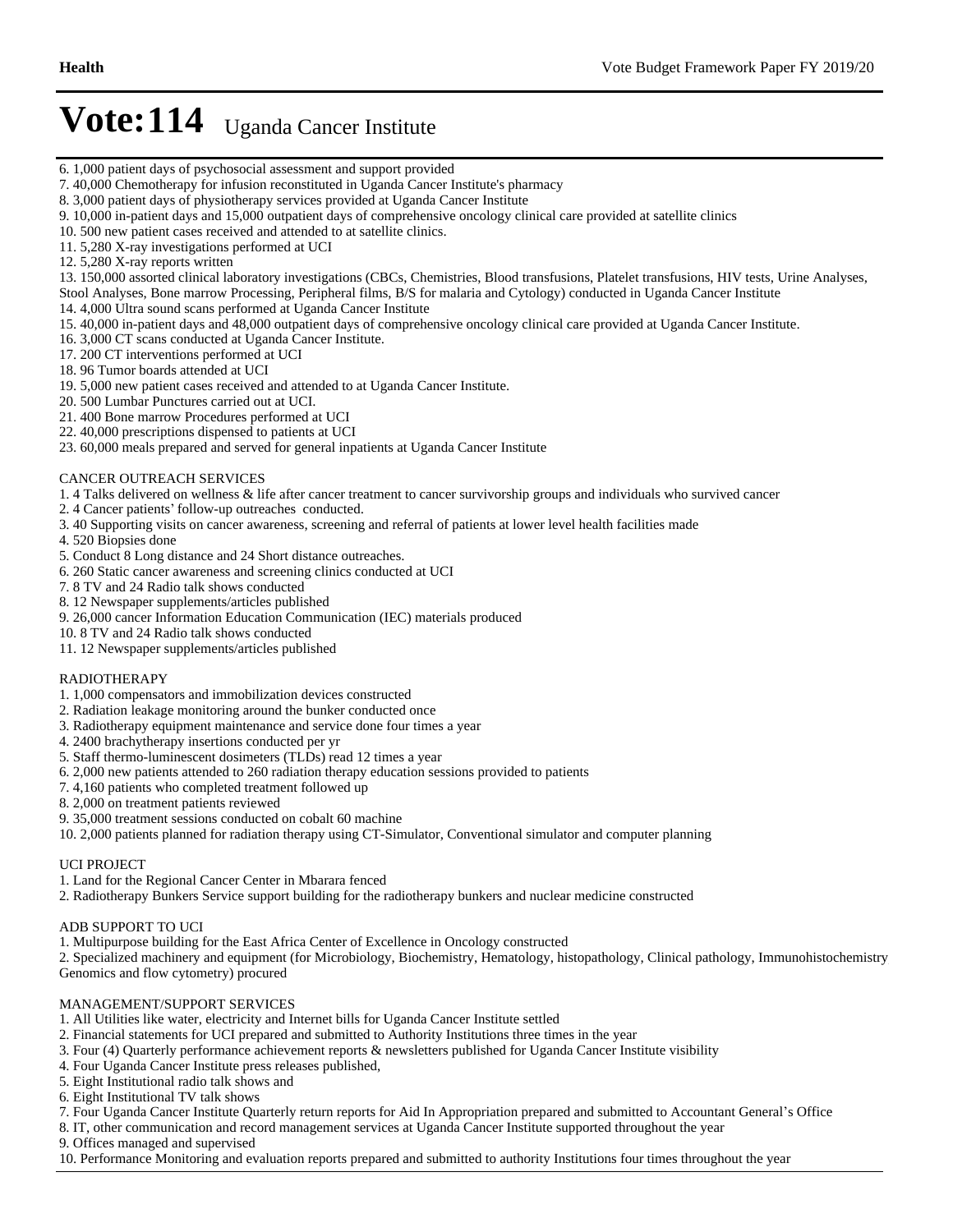- 11. Prefeasibility Report for Establishment of Oncology & Diagnostic Centres in Mbale, Arua and Mbarara
- 12. Security, cleaning and hygiene at the Uganda Cancer Institute maintained
- 13. Uganda Cancer Institute Assets and Inventory managed
- 14. Uganda Cancer Institute Infrastructure, Equipment and vehicles Maintained throughout the year

### **Medium Term Plans**

i. Construction and equipment of the Radiotherapy Bunkers

ii. Construction of nuclear medicine department and support areas for the radiotherapy bunkers

iii. Construction of Multipurpose Cancer building for the East Africa Centre of Excellence in Oncology

iv. Procurement of state of the art medical equipment for cancer diagnosis and treatment

v. Construction and equipment of the Regional Cancer Centres

### **Efficiency of Vote Budget Allocations**

Will be working in linewith the Public Finance Management Act 2015 by ensuring expenditure is according to work plans and cash flow plans as established by MoFPED

### **Vote Investment Plans**

One of the major expenditure allocations went to Uganda Cancer Institute Project which is to cater for construction of radiotherapy bunkers and the auxiliary buildings

The major expenditure allocation went to ADB support to UCI which is aimed at transforming the UCI into a center of excellence in oncology

Wage was among the expenditures with substantially big allocation as a result of salary enhancement

### **Major Expenditure Allocations in the Vote for FY 2019/20**

The major expenditure allocations went to Uganda Cancer Institute Project which is to cater for construction of radiotherapy bunkers and other buildings to improve on UCI capacity to effectively deliver on its mandate

The other project was ADB support to UCI which is aimed at transforming the UCI into a center of excellence in oncology Also wage was among the expenditures with substantially big allocation and this is aimed at ?? recruitment of additional staff to improve service delivery

### **V3: PROGRAMME OUTCOMES, OUTCOME INDICATORS AND PROPOSED BUDGET ALLOCATION**

### **Table V3.1: Programme Outcome and Outcome Indicators**

| <b>Vote Controller:</b>                                                                                                                                                                          |                                 |                                                                                                            |  |  |                          |     |  |  |  |
|--------------------------------------------------------------------------------------------------------------------------------------------------------------------------------------------------|---------------------------------|------------------------------------------------------------------------------------------------------------|--|--|--------------------------|-----|--|--|--|
| <b>Programme:</b>                                                                                                                                                                                | <b>57 Cancer Services</b>       |                                                                                                            |  |  |                          |     |  |  |  |
| <b>Programme Objective:</b>                                                                                                                                                                      | research and training           | To reduce the incidences of cancer cases and associated mortalities through excelling in prevention, care, |  |  |                          |     |  |  |  |
| <b>Responsible Officer:</b>                                                                                                                                                                      | Dr Jackson Orem                 |                                                                                                            |  |  |                          |     |  |  |  |
| <b>Programme Outcome:</b>                                                                                                                                                                        | <b>Improved cancer services</b> |                                                                                                            |  |  |                          |     |  |  |  |
| <b>Sector Outcomes contributed to by the Programme Outcome</b>                                                                                                                                   |                                 |                                                                                                            |  |  |                          |     |  |  |  |
| 1. Improved quality of life at all levels                                                                                                                                                        |                                 |                                                                                                            |  |  |                          |     |  |  |  |
|                                                                                                                                                                                                  | <b>Performance Targets</b>      |                                                                                                            |  |  |                          |     |  |  |  |
| 2020/21<br>2017/18<br>2018/19<br>2019/20<br><b>Baseline</b><br><b>Programme Performance Indicators (Output)</b><br><b>Base year</b><br>Actual<br><b>Target</b><br><b>Target</b><br><b>Target</b> |                                 |                                                                                                            |  |  | 2021/22<br><b>Target</b> |     |  |  |  |
| 35%<br>55%<br>$\cdot$ % of patients under effective treatment<br>60%<br>60%                                                                                                                      |                                 |                                                                                                            |  |  |                          | 60% |  |  |  |

### **Table V3.2: Past Expenditure Outturns and Medium Term Projections by Programme**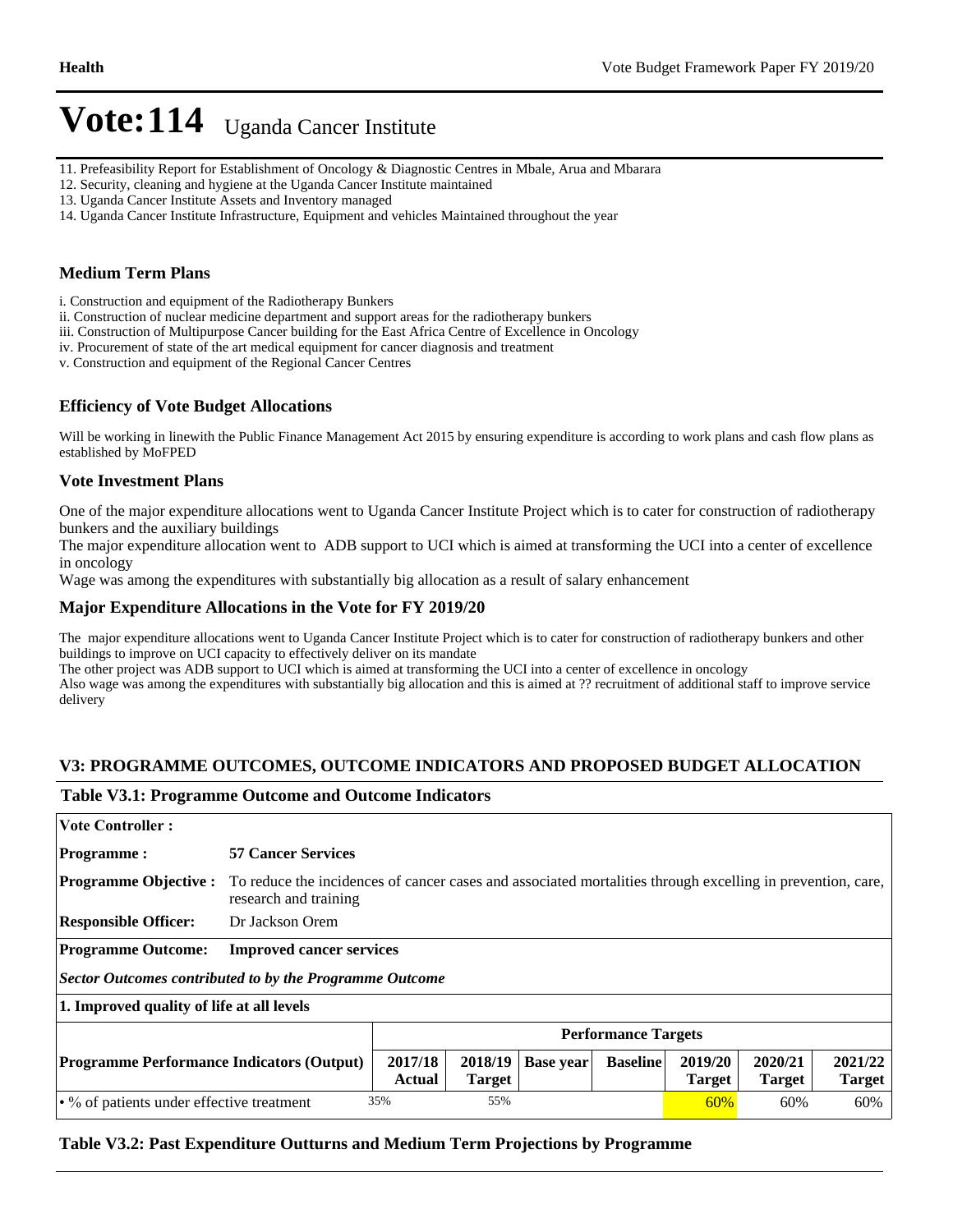| Billion Uganda shillings          | 2017/18 | 2018/19                                            |        | 2019-20       | <b>MTEF Budget Projections</b> |         |         |         |
|-----------------------------------|---------|----------------------------------------------------|--------|---------------|--------------------------------|---------|---------|---------|
|                                   | Outturn | <b>Approved Spent By Proposed</b><br><b>Budget</b> | End O1 | <b>Budget</b> | 2020-21                        | 2021-22 | 2022-23 | 2023-24 |
| Vote: 114 Uganda Cancer Institute |         |                                                    |        |               |                                |         |         |         |
| <b>57 Cancer Services</b>         | 21.591  | 91.192                                             | 7.287  | 60.631        | 30.744                         | 33.283  | 36.293  | 39.865  |
| <b>Total for the Vote</b>         | 21.591  | 91.192                                             | 7.287  | 60.631        | 30.744                         | 33.283  | 36.293  | 39.865  |

# **V4: SUBPROGRAMME PAST EXPENDITURE OUTTURNS AND PROPOSED BUDGET ALLOCATIONS**

**Table V4.1: Past Expenditure Outturns and Medium Term Projections by SubProgramme**

| Billion Uganda shillings                                 | 2017/18        | FY 2018/19            |                       | 2019-20<br><b>Medium Term Projections</b> |         |         |         |         |
|----------------------------------------------------------|----------------|-----------------------|-----------------------|-------------------------------------------|---------|---------|---------|---------|
|                                                          | Outturn Budget | <b>Approved</b> Spent | By <br><b>End Sep</b> | <b>Proposed</b><br>Budget                 | 2020-21 | 2021-22 | 2022-23 | 2023-24 |
| <b>Programme: 57 Cancer Services</b>                     |                |                       |                       |                                           |         |         |         |         |
| 01 Management/support services                           | 3.107          | 6.170                 | 1.094                 | 5.898                                     | 6.632   | 7.281   | 7.717   | 8.992   |
| 02 Medical Services                                      | 1.667          | 8.690                 | 0.805                 | 8.660                                     | 9.656   | 11.437  | 13.880  | 15.964  |
| 03 Internal Audit                                        | 0.021          | 0.025                 | 0.005                 | 0.025                                     | 0.025   | 0.025   | 0.045   | 0.045   |
| 04 Radiotherapy                                          | 0.094          | 0.115                 | 0.022                 | 0.115                                     | 0.115   | 0.225   | 0.335   | 0.550   |
| 1120 Uganda Cancer Institute Project                     | 8.793          | 8.809                 | 1.475                 | 8.809                                     | 8.809   | 8.809   | 8.809   | 8.809   |
| 1345 ADB Support to UCI                                  | 7.234          | 66.252                | 3.887                 | 35.993                                    | 1.989   | 0.000   | 0.000   | 0.000   |
| 1476 Institutional Support to Uganda Cancer<br>Institute | 1.130          | 1.131                 | 0.000                 | 1.131                                     | 3.517   | 5.506   | 5.506   | 5.506   |
| <b>Total For the Programme: 57</b>                       | 22.046         | 91.192                | 7.287                 | 60.631                                    | 30.744  | 33.283  | 36.293  | 39.865  |
| <b>Total for the Vote:114</b>                            | 22.046         | 91.192                | 7.287                 | 60.631                                    | 30.744  | 33.283  | 36.293  | 39.865  |

# **Table V4.2: Key Changes in Vote Resource Allocation**

| Major changes in resource allocation over and above the<br>previous financial year | Justification for proposed Changes in Expenditure and<br><b>Outputs</b>                                                |
|------------------------------------------------------------------------------------|------------------------------------------------------------------------------------------------------------------------|
| Vote :114 Uganda Cancer Institute                                                  |                                                                                                                        |
| Programme: 57 Uganda Cancer Institute                                              |                                                                                                                        |
| <b>Output: 01 Cancer Research</b>                                                  |                                                                                                                        |
| (1.088)<br>Change in Allocation (UShs Bn):                                         |                                                                                                                        |
| <b>Output: 03 Cancer Outreach Service</b>                                          |                                                                                                                        |
| (0.178)<br>Change in Allocation (UShs Bn):                                         |                                                                                                                        |
| <b>Output: 72 Government Buildings and Administrative Infrastructure</b>           |                                                                                                                        |
| Change in Allocation (UShs Bn):<br>(21.166)                                        |                                                                                                                        |
| Output: 76 Purchase of Office and ICT Equipment, including Software                |                                                                                                                        |
| Change in Allocation (UShs Bn):<br>(0.100)                                         | This was a result of scaling down ICT equipment purchase to<br>accommodate the increasing demand for medical equipment |
| Output: 77 Purchase of Specialised Machinery & Equipment                           |                                                                                                                        |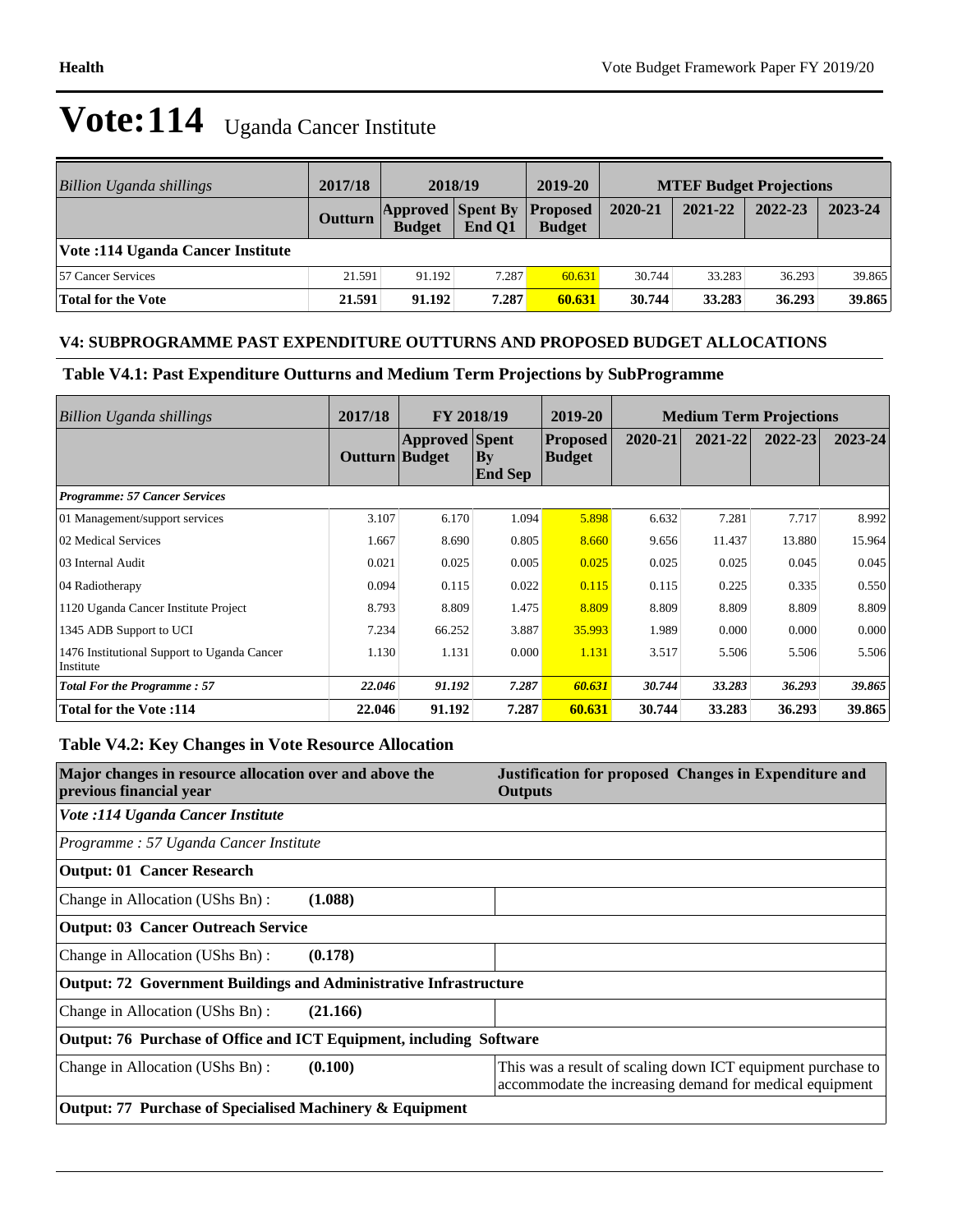| Change in Allocation (UShs Bn): | (8.993) | The reallocation of funds under Component one of ADB<br>support to UCI resulted in scaling down of finances for<br>medical equipment |
|---------------------------------|---------|--------------------------------------------------------------------------------------------------------------------------------------|
|                                 |         |                                                                                                                                      |

# **Table V4.3: Major Capital Investment (Capital Purchases outputs over 0.5Billion)**

| FY 2018/19                                                                                                                                                                                                                                                                                                                                 | FY 2019/20 |                                                                                                                                                                                                                                                                                                                                                                                                                                                         |                                                                                                                                                                                                 |  |  |
|--------------------------------------------------------------------------------------------------------------------------------------------------------------------------------------------------------------------------------------------------------------------------------------------------------------------------------------------|------------|---------------------------------------------------------------------------------------------------------------------------------------------------------------------------------------------------------------------------------------------------------------------------------------------------------------------------------------------------------------------------------------------------------------------------------------------------------|-------------------------------------------------------------------------------------------------------------------------------------------------------------------------------------------------|--|--|
| <b>Appr. Budget and Planned Outputs</b>                                                                                                                                                                                                                                                                                                    |            | <b>Expenditures and Achievements</b><br>by end Sep                                                                                                                                                                                                                                                                                                                                                                                                      | <b>Proposed Budget and Planned Outputs</b>                                                                                                                                                      |  |  |
| Vote 114 Uganda Cancer Institute                                                                                                                                                                                                                                                                                                           |            |                                                                                                                                                                                                                                                                                                                                                                                                                                                         |                                                                                                                                                                                                 |  |  |
| Programme: 57 Cancer Services                                                                                                                                                                                                                                                                                                              |            |                                                                                                                                                                                                                                                                                                                                                                                                                                                         |                                                                                                                                                                                                 |  |  |
| Project : 1120 Uganda Cancer Institute Project                                                                                                                                                                                                                                                                                             |            |                                                                                                                                                                                                                                                                                                                                                                                                                                                         |                                                                                                                                                                                                 |  |  |
| <b>Output: 72 Government Buildings and Administrative Infrastructure</b>                                                                                                                                                                                                                                                                   |            |                                                                                                                                                                                                                                                                                                                                                                                                                                                         |                                                                                                                                                                                                 |  |  |
| Complete construction of the radiotherapy bunkers<br>Interim Certificates for the bunkers paid.<br>Service support building for the radiotherapy<br>bunkers and nuclear medicine constructed<br>Second Phase of water pipeline channeling<br>streamlining and plumbing for UCI<br>Land for the Regional Cancer Center in Mbarara<br>fenced |            | Interim certificate for the auxiliary<br>building was paid. Casting of the<br>suspended slab for the auxiliary<br>building was done. Construction is<br>currently at 55% of the civil works<br>Interim certificate for the bunkers<br>wasn't paid due to inadequate<br>release of funds. Construction is<br>currently at the general finishing<br>stage<br>Bills of quantities for fencing the<br>land in Mbarara and specifications<br>were developed. | Land for the Regional Cancer Center in<br><b>M</b> barara fenced<br><b>Radiotherapy Bunkers</b><br>Service support building for the<br>radiotherapy bunkers and nuclear<br>medicine constructed |  |  |
| <b>Total Output Cost(Ushs</b><br>Thousand):                                                                                                                                                                                                                                                                                                | 8.809      | 1.475                                                                                                                                                                                                                                                                                                                                                                                                                                                   | 8.809                                                                                                                                                                                           |  |  |
| Gou Dev't:                                                                                                                                                                                                                                                                                                                                 | 8.809      | 1.475                                                                                                                                                                                                                                                                                                                                                                                                                                                   | 8.809                                                                                                                                                                                           |  |  |
| Ext Fin:                                                                                                                                                                                                                                                                                                                                   | 0.000      | 0.000                                                                                                                                                                                                                                                                                                                                                                                                                                                   | 0.000                                                                                                                                                                                           |  |  |
| A.I.A:                                                                                                                                                                                                                                                                                                                                     | 0.000      | 0.000                                                                                                                                                                                                                                                                                                                                                                                                                                                   | 0.000                                                                                                                                                                                           |  |  |
| Project : 1345 ADB Support to UCI                                                                                                                                                                                                                                                                                                          |            |                                                                                                                                                                                                                                                                                                                                                                                                                                                         |                                                                                                                                                                                                 |  |  |
| <b>Output: 72 Government Buildings and Administrative Infrastructure</b>                                                                                                                                                                                                                                                                   |            |                                                                                                                                                                                                                                                                                                                                                                                                                                                         |                                                                                                                                                                                                 |  |  |

#### Advance payment for the construction of the Multipurpose building for the East Africa Oncology Institute Interim Certificates (three certificates) paid, at different stages of construction Construction and supervision of the construction works Tender process commenced in June Multipurpose building for the East Africa 2018 and the evaluation report was submitted to the AfDB for a no Objection Revised Specific Procurement Notice (SPN) and Standard Bidding Documents were submitted to the Bank and consequently approved. Evaluation of Bids started on 25th Tuesday September 2018 Center of Excellence in Oncology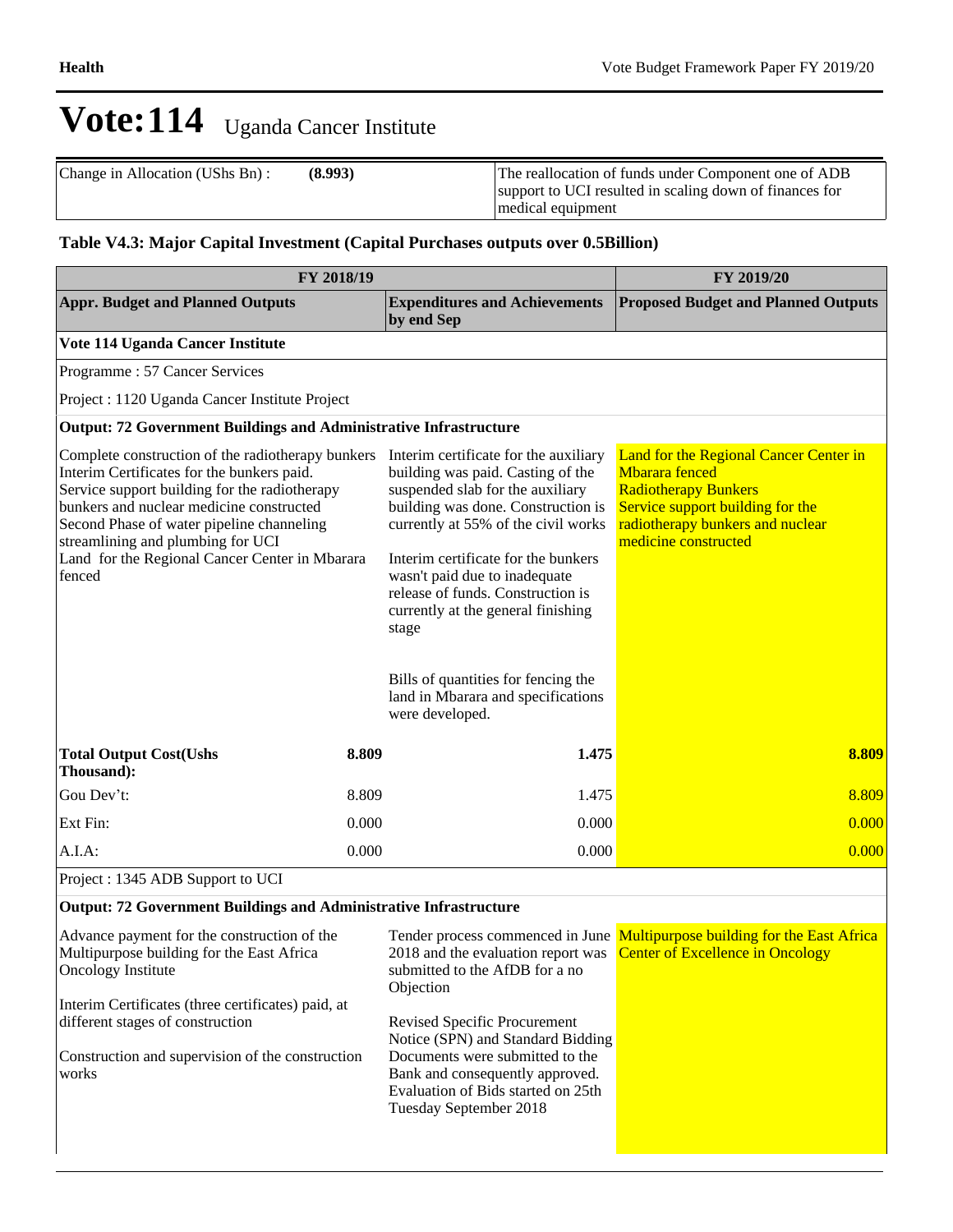| <b>Total Output Cost(Ushs</b><br>Thousand):                                                                                                                                                                                                             | 34.865 | 0.000                                                                                                                                                                                                                   | 13.700                                                                                                                                                                                                                              |
|---------------------------------------------------------------------------------------------------------------------------------------------------------------------------------------------------------------------------------------------------------|--------|-------------------------------------------------------------------------------------------------------------------------------------------------------------------------------------------------------------------------|-------------------------------------------------------------------------------------------------------------------------------------------------------------------------------------------------------------------------------------|
| Gou Dev't:                                                                                                                                                                                                                                              | 0.652  | 0.000                                                                                                                                                                                                                   | 0.652                                                                                                                                                                                                                               |
| Ext Fin:                                                                                                                                                                                                                                                | 34.213 | 0.000                                                                                                                                                                                                                   | 13.047                                                                                                                                                                                                                              |
| A.I.A.                                                                                                                                                                                                                                                  | 0.000  | 0.000                                                                                                                                                                                                                   | 0.000                                                                                                                                                                                                                               |
| Output: 77 Purchase of Specialised Machinery & Equipment                                                                                                                                                                                                |        |                                                                                                                                                                                                                         |                                                                                                                                                                                                                                     |
| Linear Accelerator for Cancer treatment procured<br>Magnetic Resonance Imaging Machine for Cancer<br>diagnosis procured                                                                                                                                 |        | a LINAC was signed and advance<br>payment was made. Supplier is<br>awaiting completion of the bunkers<br>so as to install the LINAC<br>The Tender for MRI was re-<br>advertised and the retender process<br>is ongoing. | The contract for the procurement of Specialized machinery and equipment (for<br>Microbiology, Biochemistry,<br>Haematology, histopathology, Clinical<br>pathology, Immuno-histochemistry,<br>Genomics and flow cytometry) procured. |
| <b>Total Output Cost(Ushs</b><br>Thousand):                                                                                                                                                                                                             | 24.050 | 0.000                                                                                                                                                                                                                   | 14.957                                                                                                                                                                                                                              |
| Gou Dev't:                                                                                                                                                                                                                                              | 0.000  | 0.000                                                                                                                                                                                                                   | 0.000                                                                                                                                                                                                                               |
| Ext Fin:                                                                                                                                                                                                                                                | 24.050 | 0.000                                                                                                                                                                                                                   | 14.957                                                                                                                                                                                                                              |
| $A.I.A$ :                                                                                                                                                                                                                                               | 0.000  | 0.000                                                                                                                                                                                                                   | 0.000                                                                                                                                                                                                                               |
| Project : 1476 Institutional Support to Uganda Cancer Institute                                                                                                                                                                                         |        |                                                                                                                                                                                                                         |                                                                                                                                                                                                                                     |
| Output: 77 Purchase of Specialised Machinery & Equipment                                                                                                                                                                                                |        |                                                                                                                                                                                                                         |                                                                                                                                                                                                                                     |
| Procurement of a Barcode reader, Patient Monitors, Procurement of barcode reader,<br>, Pulsoximeters, Infusion Pump, Sevoflurane<br>Evaporizers, Oxygen Concentrators, Anesthetic<br>Machine procured<br>Service and Maintenance of specialized Medical |        | pulsoximeters, infusion pump,<br>sevoflurane evaporisers, anesthetic<br>machine is at evaluation stage                                                                                                                  | Assorted state of the art medical<br>equipment procured                                                                                                                                                                             |
| Equipment and Machines at UCI                                                                                                                                                                                                                           |        | Service and maintenance of<br>specialized medical equipment and<br>machines at UCI was initiated                                                                                                                        |                                                                                                                                                                                                                                     |
| <b>Total Output Cost(Ushs</b><br>Thousand):                                                                                                                                                                                                             | 0.781  | 0.000                                                                                                                                                                                                                   | 0.881                                                                                                                                                                                                                               |
| Gou Dev't:                                                                                                                                                                                                                                              | 0.781  | 0.000                                                                                                                                                                                                                   | 0.881                                                                                                                                                                                                                               |
| Ext Fin:                                                                                                                                                                                                                                                | 0.000  | 0.000                                                                                                                                                                                                                   | 0.000                                                                                                                                                                                                                               |
| $A.I.A$ :                                                                                                                                                                                                                                               | 0.000  | 0.000                                                                                                                                                                                                                   | 0.000                                                                                                                                                                                                                               |

# *V5: VOTE CHALLENGES FOR 2019/20 AND ADDITIONAL FUNDING REQUESTS*

**Vote Challenges for FY 2019/20**